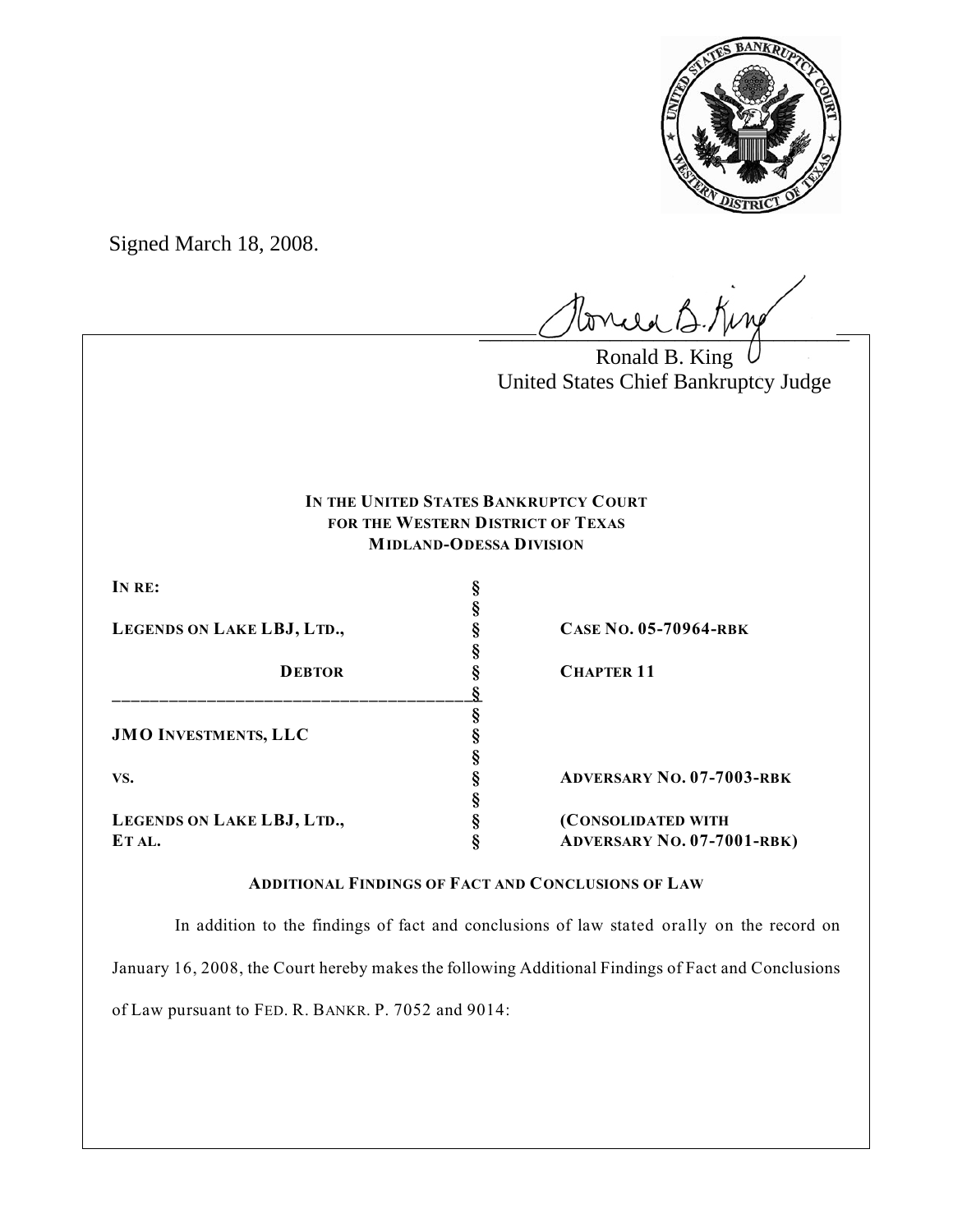#### **FINDINGS OF FACT**

On December 19, 2007 and December 20, 2007, this Court heard the trial on the merits in the above-referenced adversary proceeding, which involved .319 acres of a tract of land located at the intersection of Highway No. 1431 and Highway No. 2342 in Kingsland, Texas, otherwise known as the tract containing The Legends Golf Course on Lake LBJ sign (the "Intersection Sign Property" a/k/a the "Corner Sign Property") for The Legends Golf Course on Lake LBJ.

Donald Strain ("Buyer" a/k/a "Intervenor") purchased substantially all of the assets of Legends on Lake LBJ, Ltd. ("Defendant" a/k/a "Debtor") in a sale ("Golf Course Purchase"), which was approved by this Court. (Case No. 05-70964, Docket No. 165.) Buyer and Seller argued that one of the purposes of the Golf Course Purchase was to convey the Intersection Sign Property to the Buyer. The Warranty Deed ("Warranty Deed") (Pl.'s Trial Ex. List, Ex. 11), which was executed on September 27, 2006, by the president of the Huckabay Group and as General Partner of Legends on Lake LBJ, Ltd., Rickey B. Huckabay ("Seller"), was used to convey the Legends Golf Course on Lake LBJ to the Buyer. The Warranty Deed did not include a legal description of the Intersection Sign Property.

Seller's attorney, Wiley James ("Seller's Attorney"), subsequently attempted to sell the Intersection Sign Property to Eighty Seven Interests, Ltd. ("Eighty Seven Interests") for \$5,000.00 (Pl.'s Trial Ex. List, Ex. 4) by way of an Unimproved Property Contract ("Unimproved Property Contract"). Eighty Seven Interests assigned the rights to purchase the Intersection Sign Property to JMO Investments, LLC ("Plaintiff"). After learning of the Unimproved Property Contract between Seller's Attorney and Plaintiff, Seller notified Buyer. In an effort to avoid legal fees, Buyer submitted a bid for the purchase of the Intersection Sign Property. An agreement was entered into between Buyer and Sherman Fickel and Larry Max ("Fickel and Max"), which would give Buyer the Intersection Sign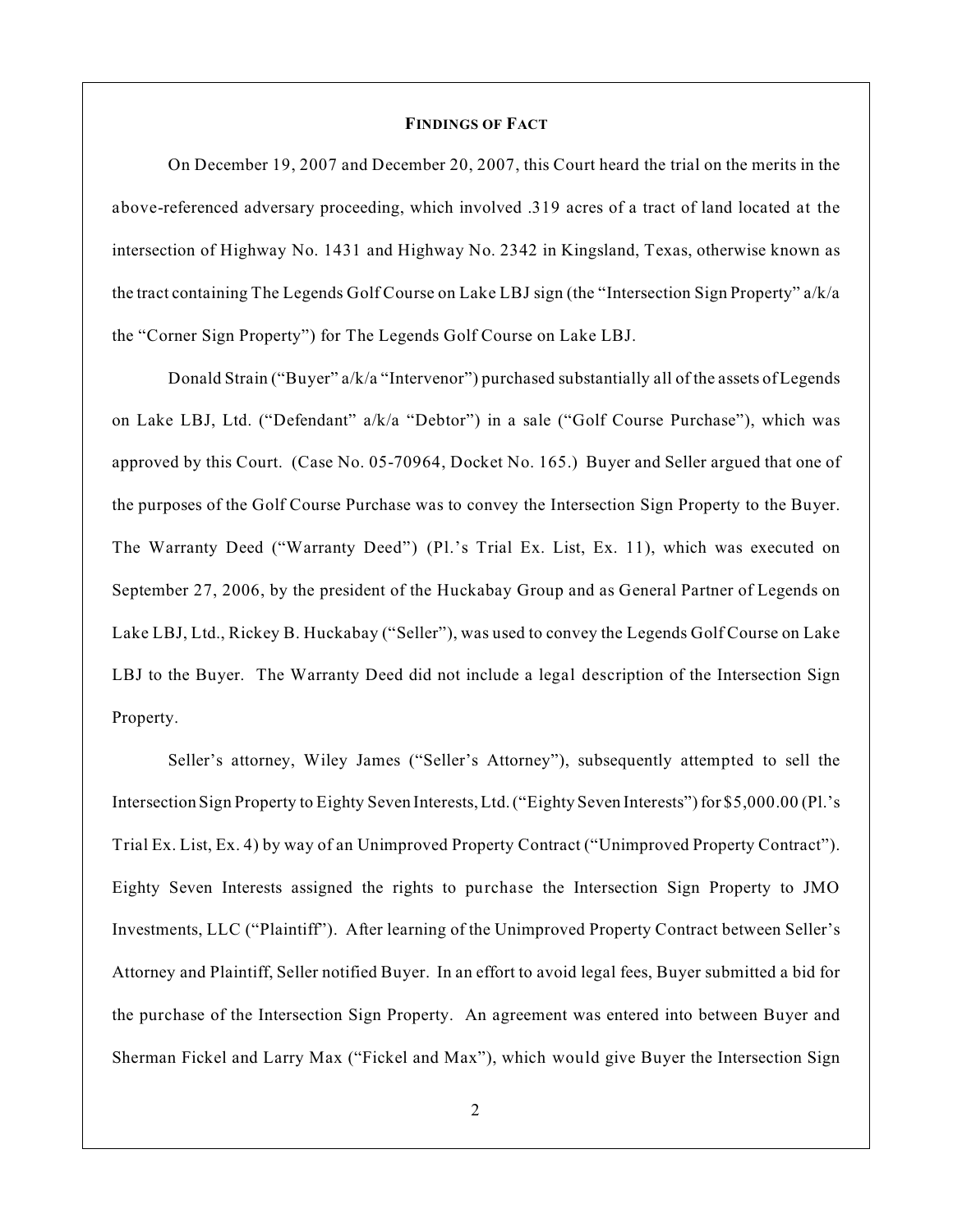Property upon submission of a combined bid by Fickel and Max for the Intersection Sign Property and the Saddle Club North Property. As the high bidders, Fickel and Max purchased the two properties. Of the high bid of \$68,000.00, \$17,000.00 was allocated to pay for the Intersection Sign Property.

During the trial, Seller's Attorney testified that he told Mr. Brian Lehne ("Lehne") of Eighty Seven Interests that the Unimproved Property Contract was conditioned on Eighty Seven Interests' bid of \$5,000.00 being the highest bid at the end of ten (10) days. Lehne testified that the Unimproved Property Contract was never conditioned on a ten (10) day waiting period.

On January 16, 2008, this Court orally ruled in favor of the Seller that: (1) a mutual mistake did exist between the Buyer and Seller in the Warranty Deed; (2) the Warranty Deed should be reformed to include a legal description of the Intersection Sign Property; and (3) Plaintiff's request for specific performance of Plaintiff's Unimproved Property Contract with Seller was denied. (Court ruling *In re Legends on Lake LBJ, Ltd.* (Adv. No. 07-7003). January 16, 2008, 2:06.)

After the ruling, Plaintiff requested the Court to find that Seller had breached the Unimproved Property Contract with Plaintiff and that a judgment for damages in the amount of \$17,000.00 plus attorney's fees should be entered. Plaintiff asserted that "but for Mr. Huckabay and Mr. James not communicating with each other, this never would have occurred," and "the case law is clear that in the event specific performance cannot be obtained and the contract is clear, concise and enforceable, then the buyer, if he comes with clean hands, is entitled to damages. In this case, the damage is the \$17,000.00 bid by Mr. Fickel. The property we intended to purchase is worth \$17,000." (Court ruling *In re Legends on Lake LBJ, Ltd.* (Adv. No. 07-7003). (January 16, 2008, 2:17.)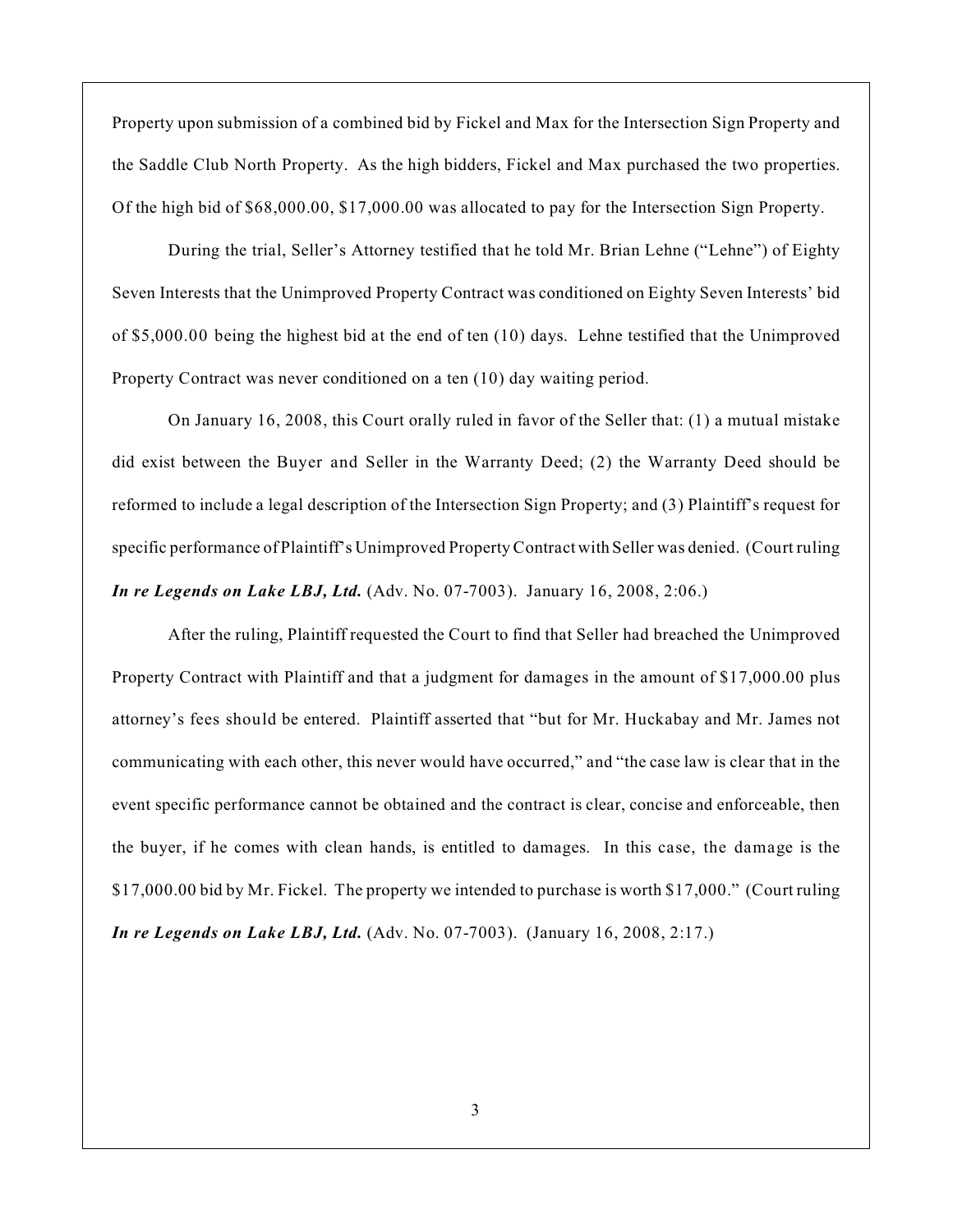#### **CONCLUSIONS OF LAW**

This Court has jurisdiction and venue of this adversary proceeding pursuant to 28 U.S.C. §§ 157(a) and 1334 and the Standing Orders of Reference of the District Court. This is a core proceeding. 28 U.S.C. § 157(b)(2)(B), (M) & (O).

Venue is proper in this Court under 28 U.S.C. §§ 1408 and 1409.

## 1. *Binding Contract*.

#### A. *Authority to Contract*.

"An agent's authority to act on behalf of a principal depends on some communication by the principal either to the agent (actual or express authority) or to the third party (apparent or implied authority)." *Gaines v. Kelly*, 235 S.W.3d 179, 182 (Tex. 2007) (citing *Hester Int'l Corp. v. Fed. Republic of Nig*., 879 F.2d 170, 181 (5th Cir. 1989)). Apparent authority "is based on estoppel, arising 'either from a principal knowingly permitting an agent to hold [himself] out as having authority or by a principal's actions which lack such ordinary care as to clothe an agent with the indicia of authority, thus leading a reasonably prudent person to believe that the agent has the authority [he] purports to exercise.'" *Id.* (quoting *Baptist Mem. Hosp. Sys. v. Sampson*, 969 S.W.2d 945, 948 (Tex. 1998)); *accord Western Millers Mut. Ins. Co. v. Williams*, 231 F.2d 425, 428 (5th Cir. 1956). To determine an agent's apparent authority, the Court must "examine the conduct of the principal and the reasonableness of the third party's assumptions about [the] authority." *Gaines*, 235 S.W.3d at 183.

Seller is the principal, with authority to act on behalf of Defendant based on his position as president of Huckabay Group, which is the general partner ofDefendant. Seller'strial testimony reveals that Seller knowingly permitted Seller's Attorney to hold himself out as having the authority to sell the Intersection Sign Property and bind Defendant to the Unimproved Property Contract. The testimony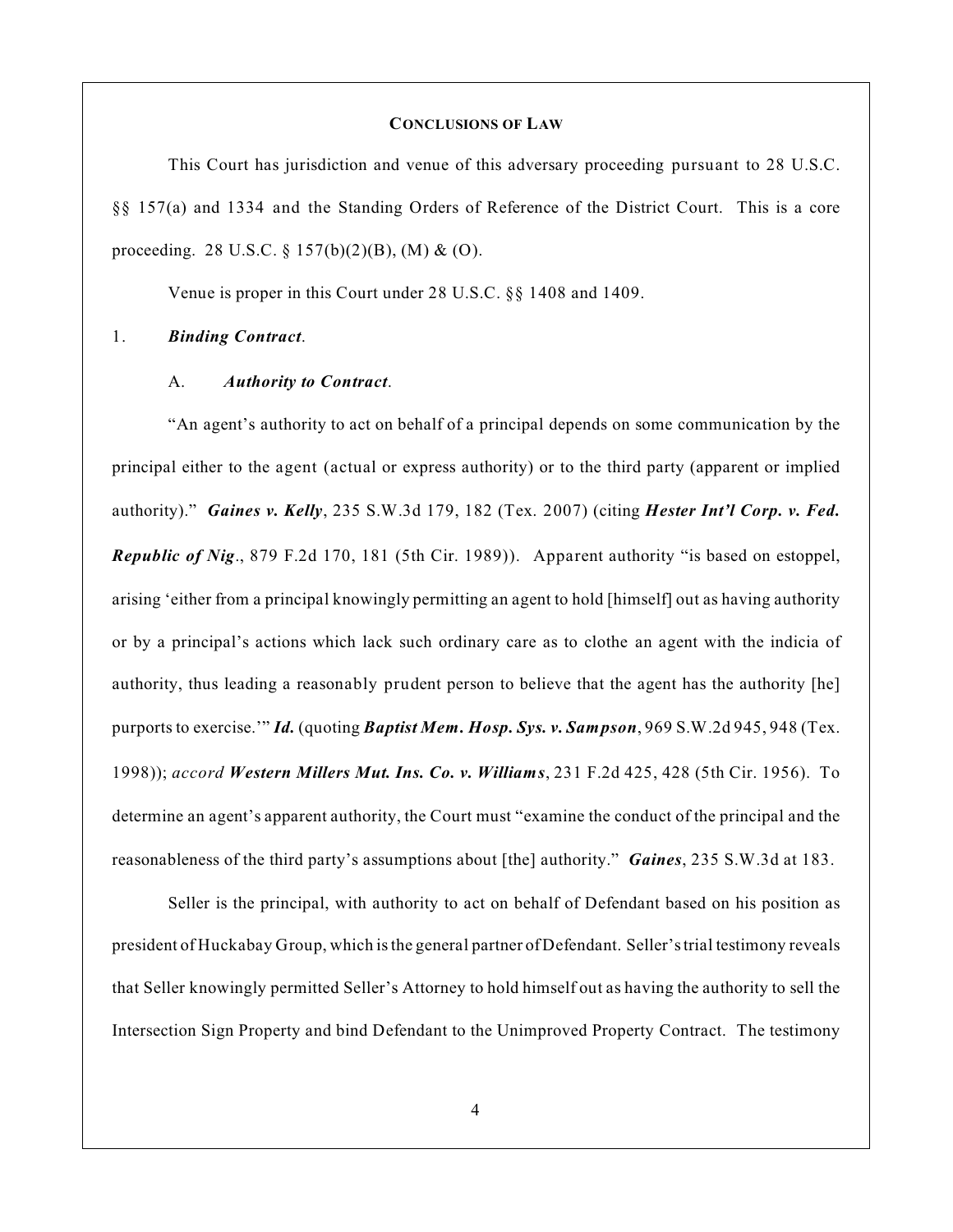also shows that Seller did not exercise ordinary care, which resulted in Seller's Attorney being clothed with the authority to act. Seller testified that Kent Hale, attorney for CitiBank, and Seller's Attorney, on behalf of Legends on Lake LBJ, negotiated a previous sale, which subsequently fell through. (Proceeding Testimony of Mr. Rickey Huckabay. December 19, 2007, 9:22-9:24.) In addition, Seller's Attorney also signed numerous legal documents on behalf of Defendant and Seller. Specifically, Seller's Attorney signed an Easement Agreement dated June 14, 2006, with Six J. Investment Co. and Enclave at the Legends, LP, which granted Defendant road access to service a maintenance area and a club house. (Pl.'s Trial Ex. List, Ex. 36.)

The most persuasive evidence of Seller's lack of ordinary care, however, is Seller's trial testimony regarding Seller's discussion with Lehne about selling the Intersection Sign Property:

- A. I told him that Mr. James and the Bank were handling the sales of the properties.
- Q. Did you direct Mr. Lehne to any person?
- A. No, to Mr. James or the Bank. I didn't give him any telephone numbers I don't think.
- Q. Didn't you tell Mr. Lehne that he had to call Mr. James if he wanted to talk about purchasing this property?
- A. Yes, Sir. That's what I just said–he had to talk to Mr. James or the Bank. And Kent Hale was with the Bank.

(Proceeding Testimony of Rickey Huckabay. December 19, 2007, 9:52-9:53.) Lehne's testimony corroborates this discussion. (Proceeding Testimony of Brian Lehne. December 19, 2007. 2:10.) In addition, Seller testified that he knowingly did not tell Lehne that the Intersection Sign Property was already sold during the above conversation. (Proceeding Testimony of Mr. Rickey Huckabay. December 19, 2007, 9:56:20.) Seller further testified that after he received a copy of the Unimproved Property Contract from Seller's Attorney, he never called Lehne to inform him that the Intersection Sign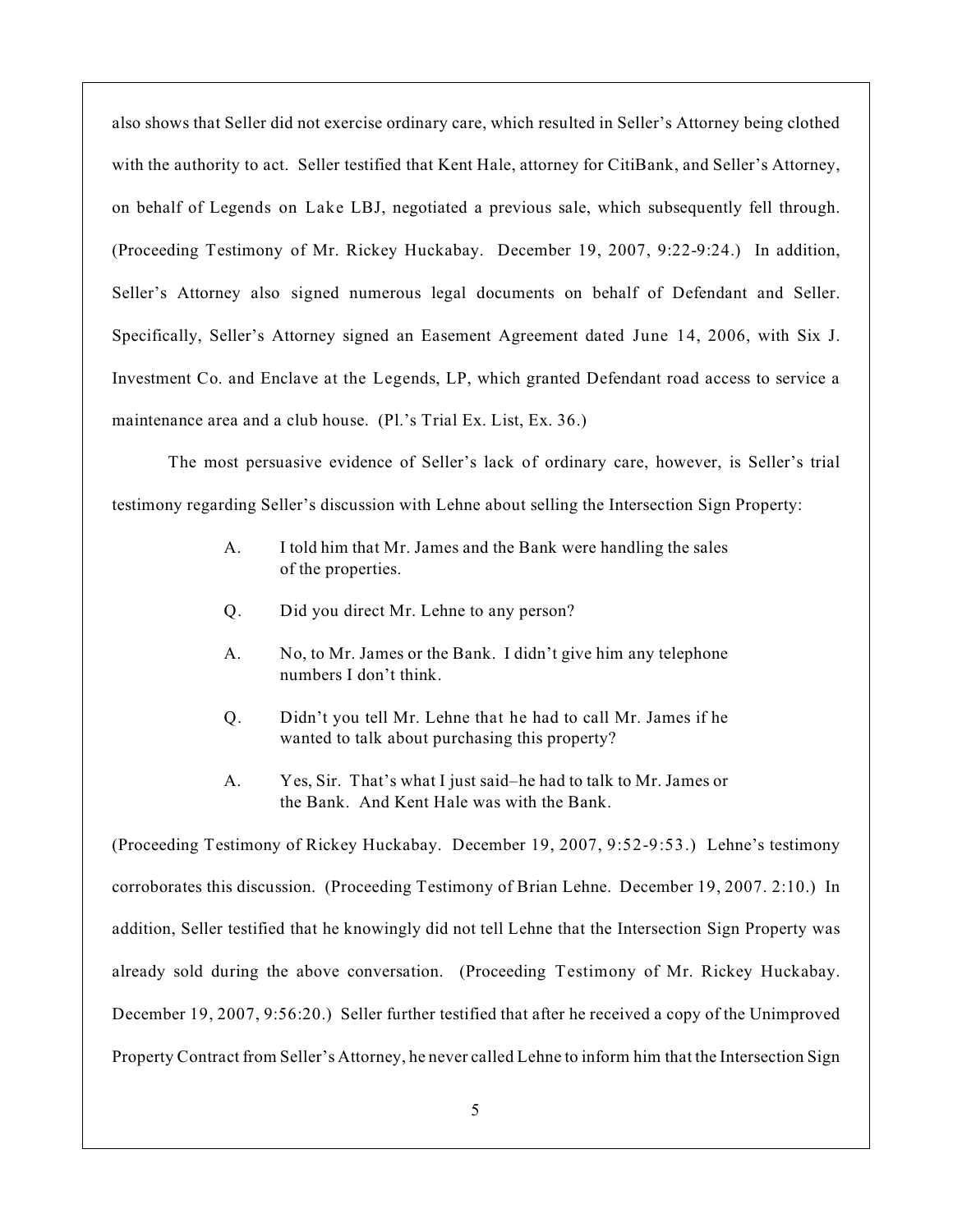Property had already been sold. (Proceeding Testimony of Rickey Huckabay. December 19, 2007, 9:58.)

The foregoing trial testimony regarding the actions of Seller and Seller's Attorney shows that Seller clothed his attorney, as his agent, with the authority to enter into a binding contract to sell the Intersection Sign Property. Seller, by his own admission, does not really know what authority Seller's Attorney had. This lack of ordinary care, in addition to Seller's discussion with Lehne about Seller's Attorney handling the sale of the Intersection Sign Property, would lead any reasonably prudent person to believe that Seller's Attorney had the authority to enter into an enforceable contract.

#### B. *Existence of a Contract*.

The elements of an enforceable contract are:  $(1)$  an offer;  $(2)$  an acceptance in strict compliance with terms of offer; (3) a meeting of the minds; (4) a communication that each party consented to the terms of the contract; (5) the execution and delivery of the contract with an intent it become mutual and binding on both parties; and (6) consideration. *Advantage Physical Therapy, Inc. v. Cruse*, 165 S.W.3d 21, 24 (Tex. App.–Houston [14th Dist.] 2005, no pet.). The Unimproved Property Contract and Record reflect that all of the above-listed elements necessary to enforce the document as a binding contract were present. Seller'sAttorney, however, contends that the Unimproved Property Contract was not to have taken effect for ten (10) days in order to determine the existence of other buyers. Seller's Attorney also contends that he told this to Lehne over the telephone prior to execution and delivery of the Unimproved Property Contract. (Proceeding Testimony of Wiley James. December 19, 2007, 11:35.) This kind of condition precedent relates to formation of a contract rather than liability under a contract. *Progressive County Mut. Ins. Co. v. Trevino*, 202 S.W.3d 811, 814 (Tex. App.–San Antonio 2006, pet. denied). Lehne, testifying for Plaintiff, contends that an oral condition on the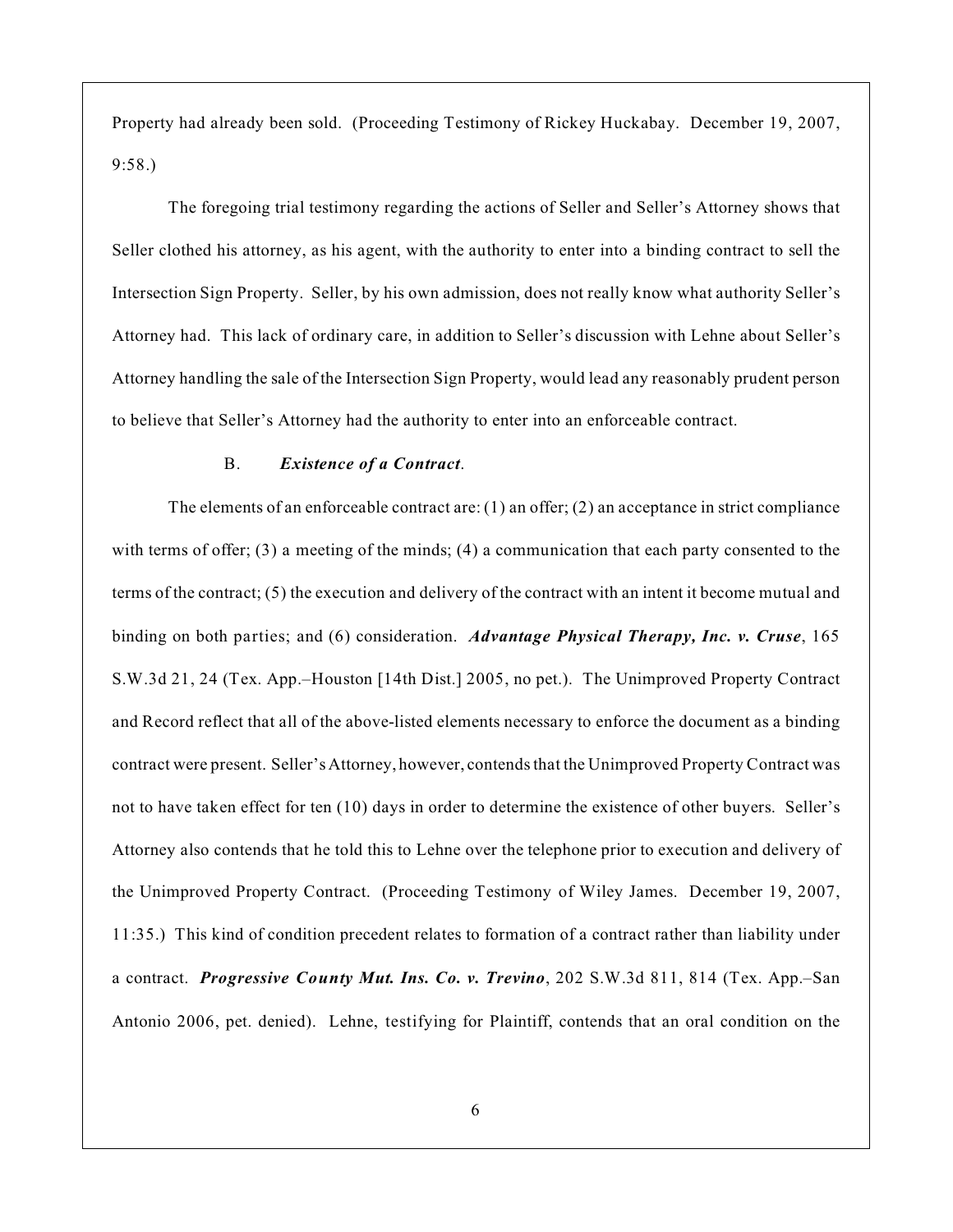Unimproved Property Contract never existed. (Proceeding Testimony of Mr. Brian Lehne. December 19, 2007, 2:19).

Seller's Attorney and Plaintiff agree that the Unimproved Property Contract does not provide for a ten (10) day condition. Parol testimony may be used to show that an ordinary written instrument was executed under an agreement that the written instrument was not to become effective unless certain conditions existed. *Holt v. Gordon*, 107 Tex. 137, 138, 174 S.W. 1097,1098 (1915); *see also Brewer v. Tedford*, 447 S.W.2d 479, 484 (Tex. Civ. App.–El Paso 1969, writ ref'd n.r.e.); *Pallas v. Powers*, 271 S.W.2d 479, 483 (Tex. Civ. App.–Eastland 1954, writ ref'd). "The effect of the parol testimony, and the finding thereon, is not to vary the terms of a binding instrument, but merely, as a condition precedent, to postpone the effective date of the instrument until the happening of a contingency. . . ." *Baker v. Baker*, 143 Tex. 191, 199, 183 S.W.2d 724, 728 (1944). Nevertheless, "an oral contemporaneous condition cannot be proved if it is inconsistent with the terms of a written instrument duly delivered to the party against whom the condition is sought to be invoked." *Denman v. Hall*, 144 Tex. 633, 636, 193 S.W.2d 515, 516 (1946). Plaintiff argues that an oral condition precedent to the contract never existed and, in the alternative, that the oral condition precedent is inconsistent with the written terms of the Unimproved Property Contract.

Regarding the oral condition precedent as inconsistent with the Unimproved Property Contract, Plaintiff points to paragraph 22 ("the Integration Clause") of the Unimproved Property Contract, which states:

> 22. **AGREEMENT OF PARTIES**: This contract contains the entire agreement of the parties and cannot be changed except by their written agreement.

(Pl.'s Trial Ex. List, Ex. 4 ¶ 22.) Plaintiff's contention that the oral condition precedent is inconsistent with the Integration Clause, however, is unpersuasive in light of *American Slicing Mach. Co. v.*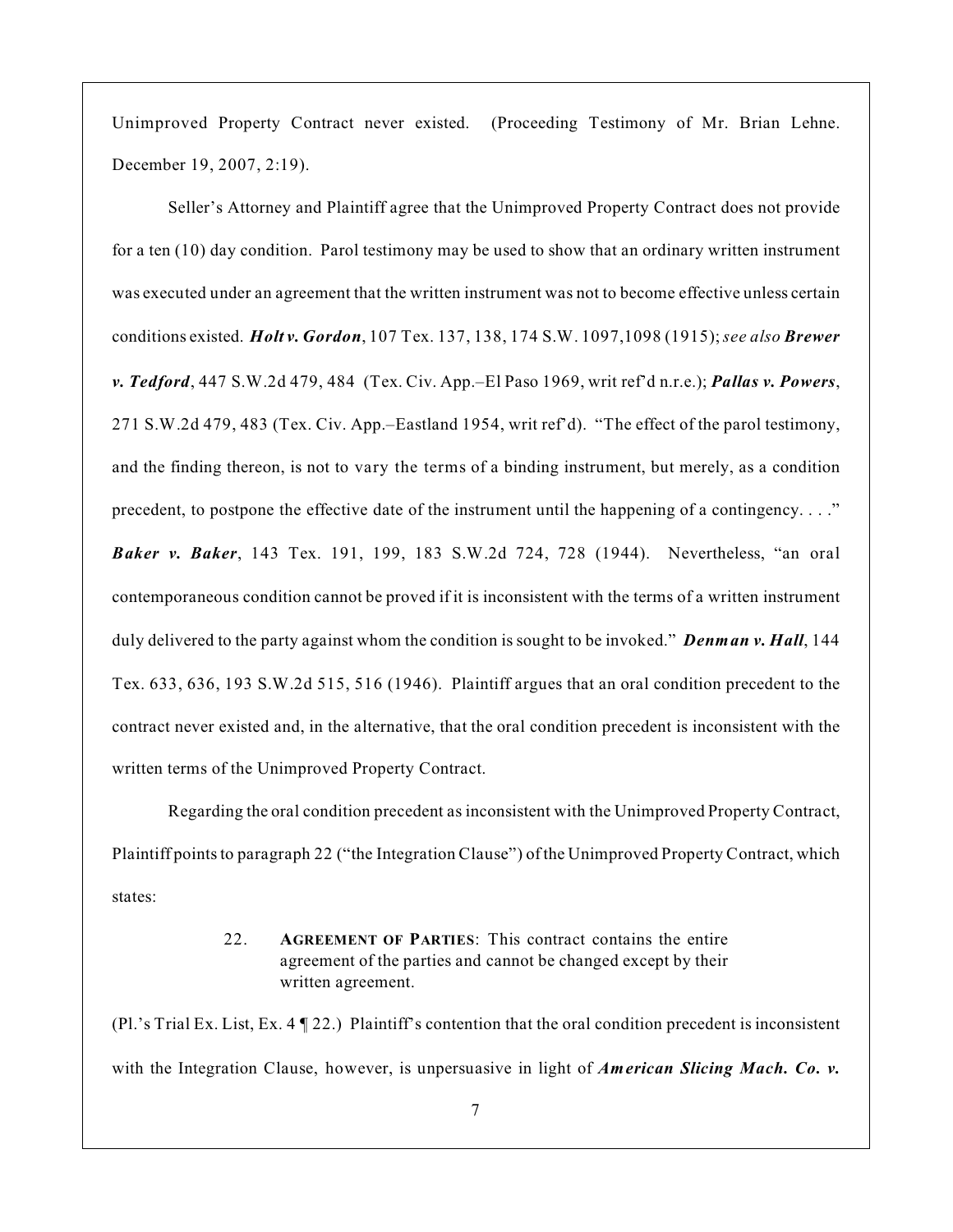*Vincent*, 279 S.W. 317 (Tex. Civ. App.–Amarillo 1926, no writ). That court concluded in a similar

case that:

[t]he provisions of the written contract to the effect that no verbal agreement could change or modify it, that there was no verbal understanding different from the printed contract, and that the order should not be countermanded, do not show an unconditional delivery thereof, nor contravene the proposition that the contract was delivered upon a condition, and therefore never became binding, because these provisions would not control until the contract had become effective, and, under the record in this case, the condition upon which the contract was to become binding never occurred, and hence the contract and none of the provisions thereof became enforceable.

*Id*. at 318. Based on *American Slicing Mach Co.*, the Integration Clause in the instant case would not

prevent the Court from concluding that the Unimproved Property Contract never came into existence

because, as Plaintiff asserts, the oral condition precedent never occurred.

. . . .

The Court, therefore, must determine if a ten (10) day oral condition precedent was part of the

discussion between Seller's Attorney and Lehne. Whether the parties reached an actual agreement is

a question of fact. *Advantage Physical Therapy, Inc.*, 165 S.W.3d at 24. Seller's Attorney, in

response to Plaintiff's questions, testified to the oral condition precedent as follows:

- Q. And then you said you had a subsequent conversation with Mr. Lehne, after you sent it [the Unimproved Property Contract] back to him on the 11th?
- A. No, I told him before I sent it back that he needed to hold it for ten days until I can check and see if any other buyers wanted the property. And then I signed it and sent it back to him.
- Q. Isn't there an agreement regarding hold it–cause you're actually calling it–instead of it being an unequivocal unconditional earnest money contract, you just made it an earnest money contract based upon the condition of there being a bid process. Isn't that correct?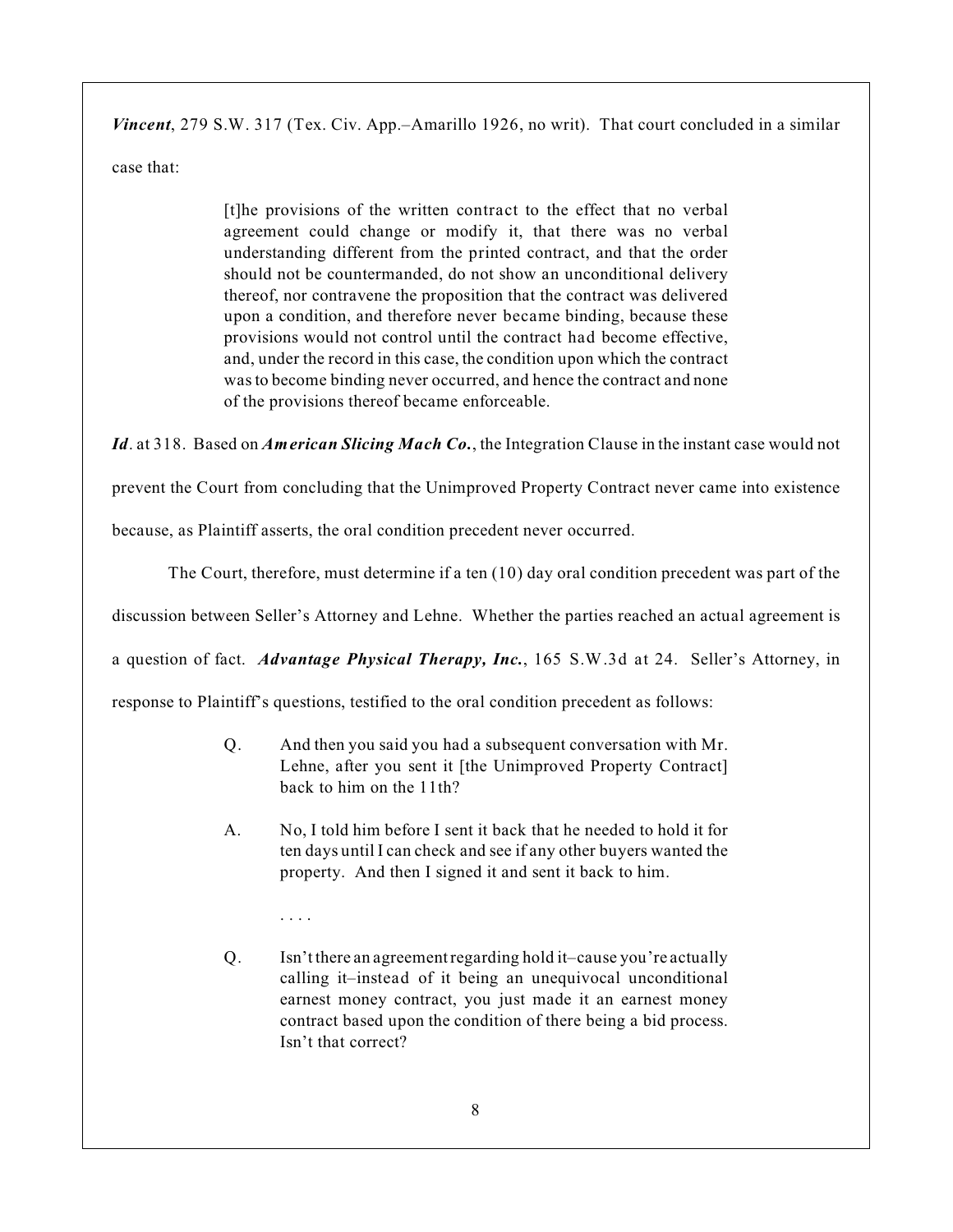- A. I didn't condition it–there are two separate agreements. One was, he was going to hold it for ten days . . . . There was no change to the Legends Agreement to sell the property.
- Q. Mr. James, how can you put something out for bid in the face of an unconditional earnest money contract?
- A. There is [sic] two separate agreements Mr. Wilkins, I will tell you again. That contract was not going to be put in place, i.e. taken to the title company, by Mr. Lehne's agreement for ten days. Now if he violated that agreement, that's a different issue. But there was no changes [sic] in the conditions, Debtor was going to sell .319 acres for \$5,000.00 using the property description supplied by Mr. Lehne.

(Proceeding Testimony of Mr. Wiley James. December 19, 2007, 11:35:30-11:38:25.) During the

trial, Lehne contradicted Seller's Attorney's testimony by answering the following questions:

- Q. Now you've heard Mr. James's testimony that he says that when y'all were discussing this, I'm going to sign it, send it back to you, but you got to hold it for 10 days. Did that occur?
- A. No sir it did not.
- Q. When you got it what did you do with it–when you got that contract?
- A. I took it immediately to the title company.
- Q. Was that consistent with your email that you told him that you were going to expedite this matter?
- A. Yes sir.

(Proceeding Testimony of Brian Lehne. December 19, 2007, 2:19). Further, Seller's Attorney's Legal Assistant sent a fax to Lehne on January 11, 2006, with an attached signed copy of the Unimproved Property Contract (Pl.'s Trial Ex. List, Ex. 40.), one day after Seller's Attorney and Lehne discussed the purchase over email. The fax cover letter provides: "Enclosed Please find the executed unimproved property contract with regard to the above mentioned matter. Should you have any questions, please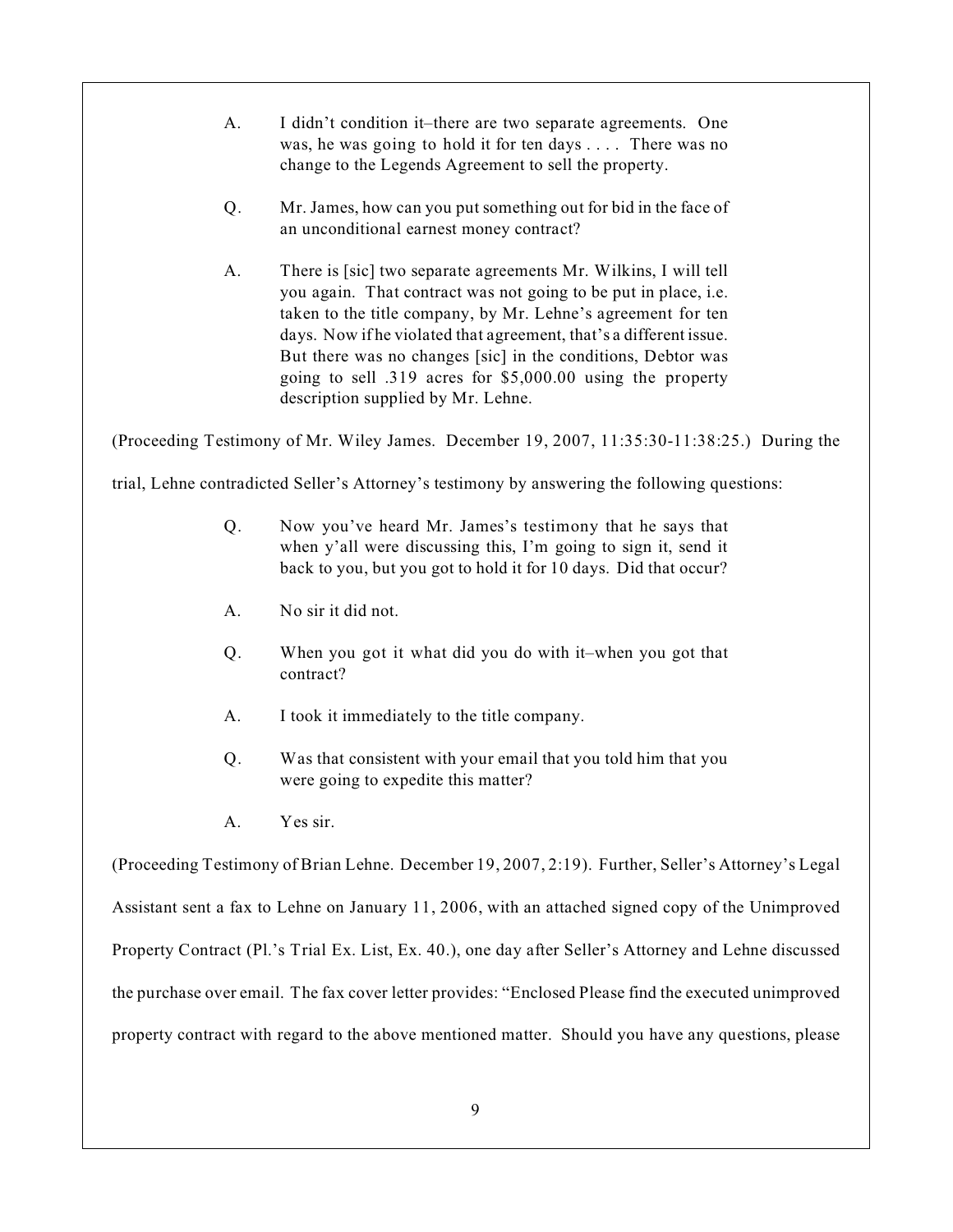contact our office." This fax neither provides the ten (10) day condition that Seller's Attorney contends was part of the agreement nor does it advise Plaintiff of the next step in the supposed bidding process. At the trial, Seller's Attorney also responded to Plaintiff's questions regarding the fax:

- Q. Do you recall dictating any correspondence to Mr. Lehne where you–these conditions that you just talked about–you put that in the letter–about hold it for ten days?
- A. No, I don't think it's in the letter.
- Q. Nor is it in Exhibit 4, the contract?
- A. Correct.

(Proceeding Testimony of Mr. Wiley James, December 19, 2007, 11:33:34.)

Plaintiff and Defendant offer conflicting evidence asto the decisive issue of whether a condition precedent existed. Plaintiff bears the burden of proving the elements of a contract. *Howell v. Kelly*, 534 S.W.2d 737, 740 (Tex. Civ. App.–Houston [1st Dist.] 1976, no writ). Plaintiff and Defendant, as stated above, do not dispute that the written Unimproved Property Contract is unambiguous, absolute on its face, and contains all of the elements necessary to enforce it as a binding contract. Defendant, however, argues the condition precedent as a defense. A condition precedent is an affirmative defense to the formation of a contract. *See Texas Dep't of Hous. & Community Affairs v. Verex Assurance*, 68 F.3d 922, 928 (5th Cir. 1995) (analyzing conditions precedent under Texas law). Defendant has the burden of proof on an affirmative defense. *See Chuska Energy Co. v. Mobil Exploration & Producing N. Am., Inc.*, 854 F.2d 727, 730 (5th Cir. 1988) (stating that "illegal[ity] is an affirmative defense to be raised in the answer and proved by the defendant, who carries the burden of proof on that issue"). Defendant's evidence and Plaintiff's evidence directly conflict, and Seller's Attorney's testimony was the only evidence Defendant offered to support the affirmative defense of a condition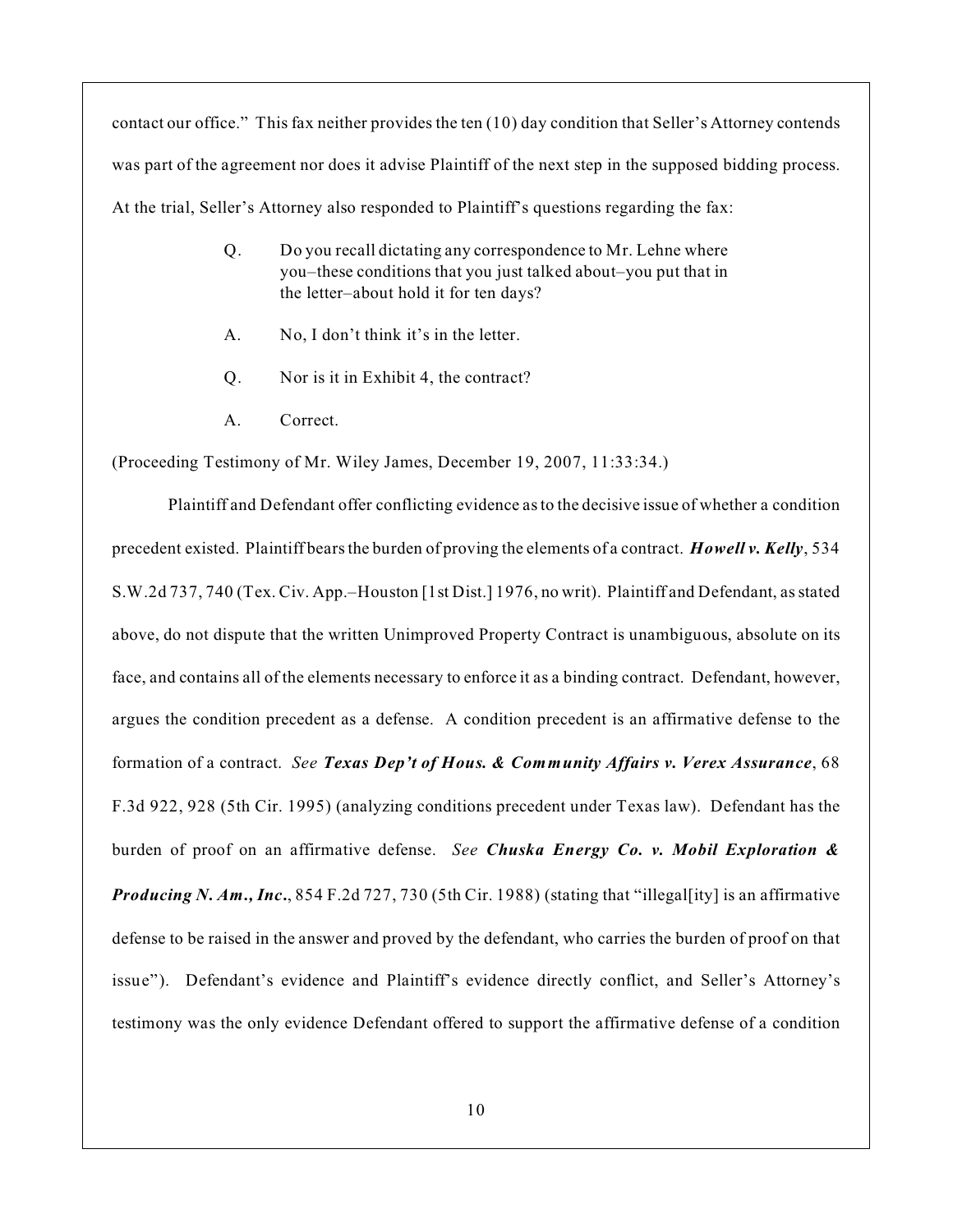precedent. The facts are most consistent with Plaintiff's version and Defendant, therefore,failed to carry its burden of proof as to the affirmative defense of a condition precedent.

#### 2. *Breach of Contract*.

On January 16, 2008, the Court denied Plaintiff's request for specific performance finding that: (1) a mutual mistake existed between the Buyer and Seller in the Warranty Deed; and (2) the Warranty Deed should be reformed to include a legal description of the Intersection Sign Property. (Court ruling *In re Legends on Lake LBJ, Ltd.* (Adv. No. 07-7003.) January 16, 2008, 2:06.) Because Defendant cannot convey the Intersection Sign Property, as agreed to in the Unimproved Property Contract, Plaintiff has requested the Court to find that Defendant breached the contract.

The essential elements of a breach of contract claim are: (1) the existence of a valid contract; (2) performance or tendered performance by the plaintiff; (3) breach of the contract by the defendant; and (4) damages sustained by the plaintiff as a result of the breach. *Aguiar v. Segal*, 167 S.W.3d 443, 450 (Tex. App.–Houston [14th Dist.] 2005, pet. denied); *accord Sport Supply Group, Inc. v. Columbia Cas. Co.*, 335 F.3d 453, 465 (5th Cir. 2003). The Unimproved Property Contract is valid in light of the conclusion above that there is insufficient evidence to support a finding of a condition precedent to the Unimproved Property Contract. Further, Lehne tendered performance by depositing \$100.00 as earnest money with Highland Title Company along with the Unimproved Property Contract (Proceeding Testimony of Mr. Brian Lehne. December 19, 2007, 2:13), as required by paragraph 5 of the Unimproved Property Contract. And, on January 23, 2007, Lehne received an email regarding bids for the Intersection Sign Property that was the subject of the Unimproved Property Contract. Defendant's failure to perform the sale under the Unimproved Property Contract constitutes a breach of the Unimproved Property Contract. Plaintiff's damages therefore consist of the loss of the Intersection Sign Property that is surrounded and adjoined by Plaintiff's property. The loss of the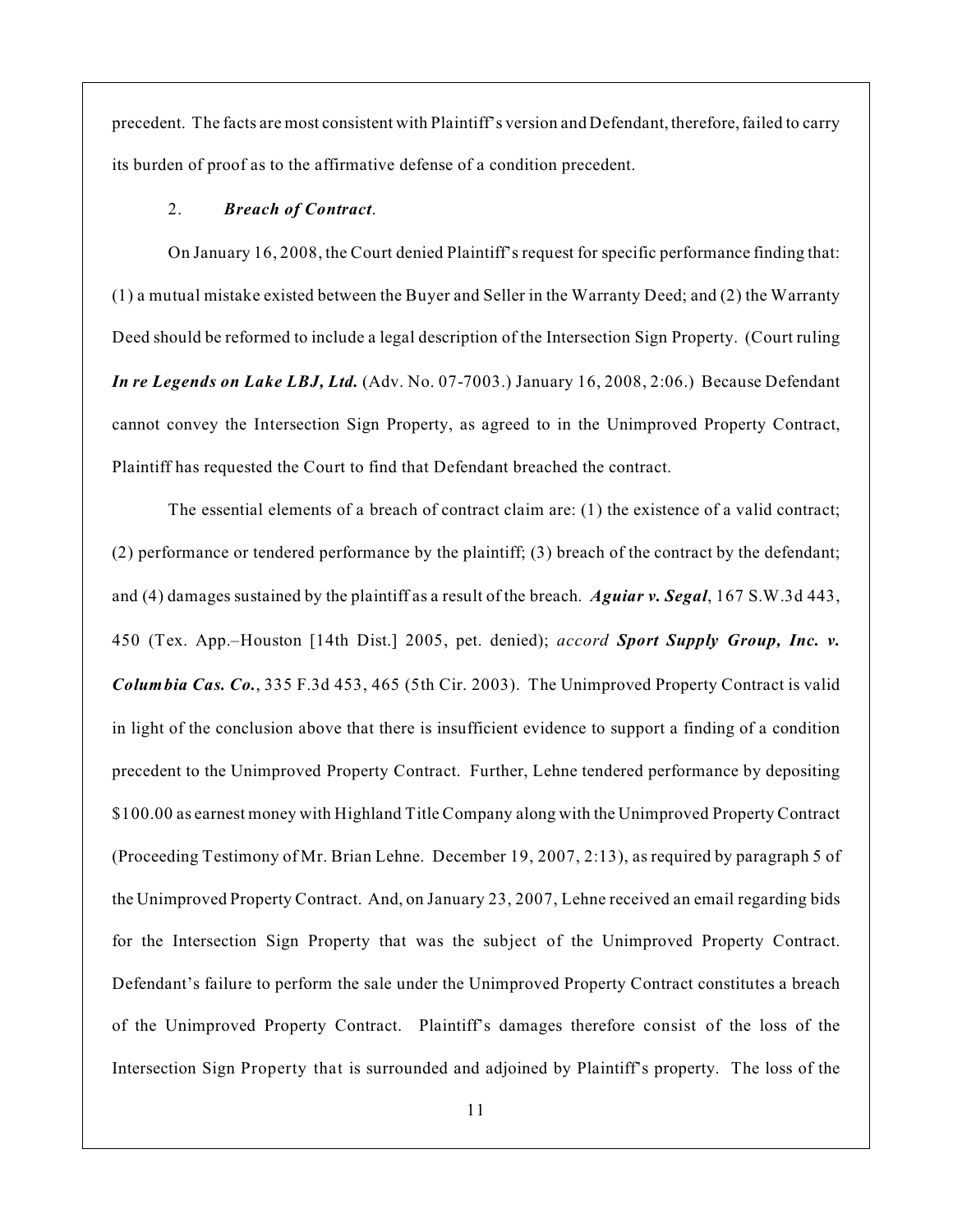Intersection Sign Property will make it more difficult to sell or develop the surrounding property because of the absence of a hard corner.

### 3. *Damages and Attorneys' Fees*.

Parties to a contract may stipulate the amount of damages to be recovered in the event of a breach. *Aguiar v. Segal*, 167 S.W.3d 443, 455 (Tex. App.–Houston [14th Dist.] 2005, pet. denied). Such an agreement binds the parties and furnishes the measure of damages. *Id.* Paragraph 15 of the Unimproved Property Contract provides, in pertinent part, that:

> [i]f Seller fails to comply with this contract . . . Seller will be in default and Buyer may (a) enforce specific performance, seek such other relief as may be provided by law, or both, or (b) terminate this contract and receive the earnest money, thereby releasing both parties from this contract.

`(Pl.'s Trial Ex. List, Ex. 4 ¶ 15.) "Generally, the measure of damages for breach of contract to sell real estate is the difference between the contract price and the market value of the property at the time of the breach." *Long v. Brown*, 593 S.W.2d 371, 372 (Tex. Civ. App.–Dallas 1979, writ ref'd n.r.e.). Plaintiff argues that the damage amount is the \$17,000.00 bid by Mr. Fickel. (Court ruling *In re Legends on Lake LBJ, Ltd.* (Adv. No. 07-7003). January 16, 2008, 2:17.) The \$17,000.00, however, is the market value of the property, and this value is decreased by the Unimproved Property Contract price of \$5,000.00 (Pl.'s Trial Ex. List, Ex. 4 ¶ 3.), which equals \$12,000.00, plus the refund of the earnest money paid of \$100.00. In addition, a party who prevails on a breach of contract claim is entitled to recover reasonable attorney's fees for prosecution of the claim. TEX. CIV. PRAC. & REM. CODE ANN. § 38.001 (Vernon 2007); *Gereb v. Smith-Jaye*, 70 S.W.3d 272, 273 (Tex. App.–San Antonio 2002, no pet.).